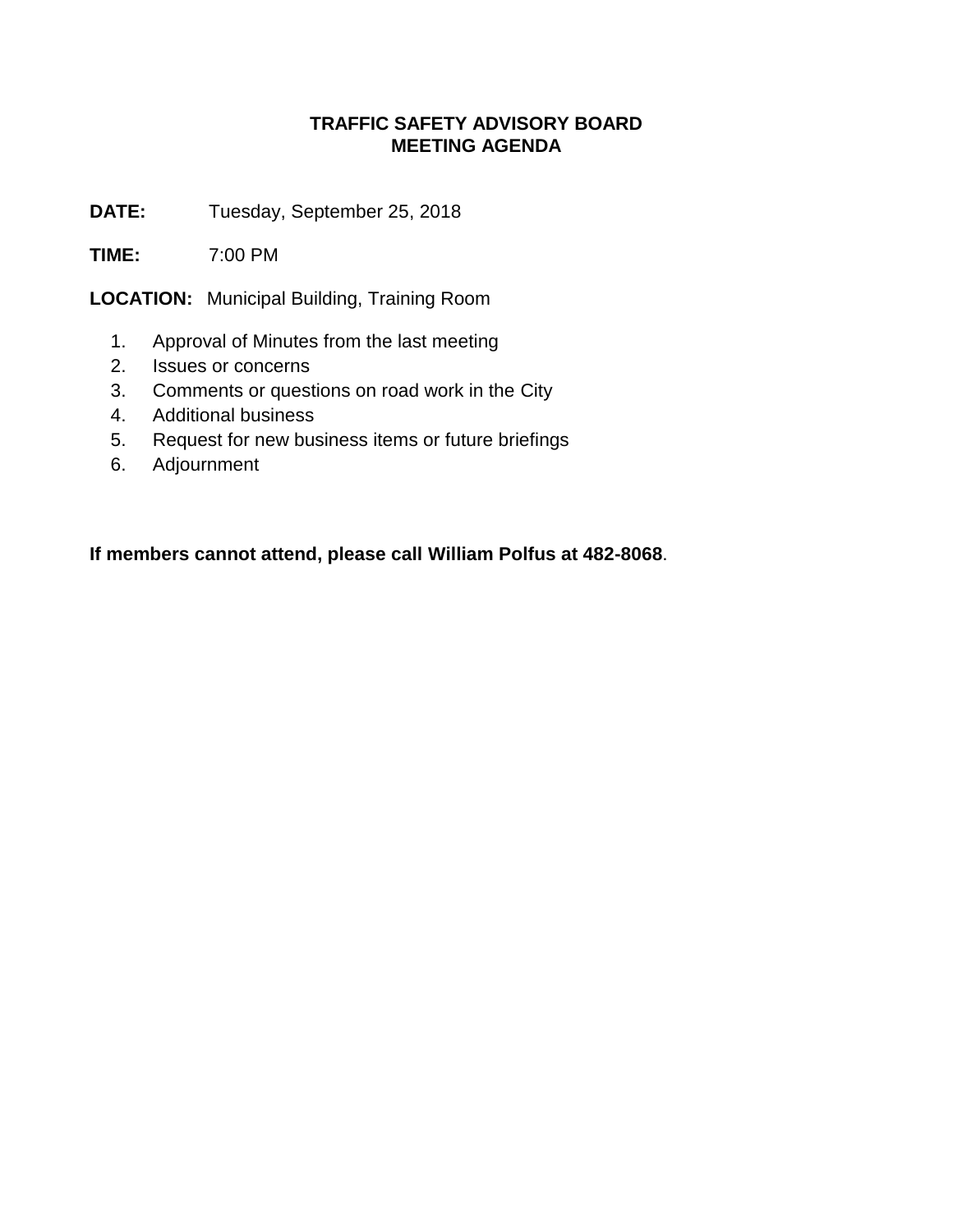$U_{N_A}$ TRAFFIC AND SAFETY ADVISORY BOARD **Minutes** July 17 ,2018 **ARA** VED

The July meeting of the Traffic and Safety Advisory Board was held on Tuesday, July 17,2018, in the training room of the municipal building (room 104). Meeting was called to order at 705 PM

Present were

Andrew Howe Halfen Hoyt Jane Shelton llona Kaczocha Melissa McMahan Marty Adler-Jansy Roger Flynn

Absent were

William Polfus Hannah Oran Jana Humphrey

1. Minutes from the June 19,2018 meeting were approved unanimously

2. lssues or concerns

Discussion regarding the area behind the hospital; there is new water line being laid next to the old water line, they have to tie all the existing buildings in as they go along while not disrupting their service.

The project started in late May with the estimate being 180 days from the start time. They're making really good progress. They will end up paving the whole street.

The signal light at the crosswalk at TN and Georgia has a broken pedestrian button. Roger will pass along and check into it.

3. Comments or questions on road work in the city

It was asked if there is an outparcel with the new Taco Bell or if that lot is entirely for the Taco Bell; it's all for the new Taco Bell.

Although there are 2 out parcels near the new Freddy's, it's unknow what else may be looking to move in there. Freddy's may be opening in about 2 weeks

There is still fencing up in places in the new city center parking lot; it's for stored materials. Realty Link owns the parking lot, the perimeter road in front of Walmart, Walmart owns their own parking lot, Realty Link owns the out parcels.